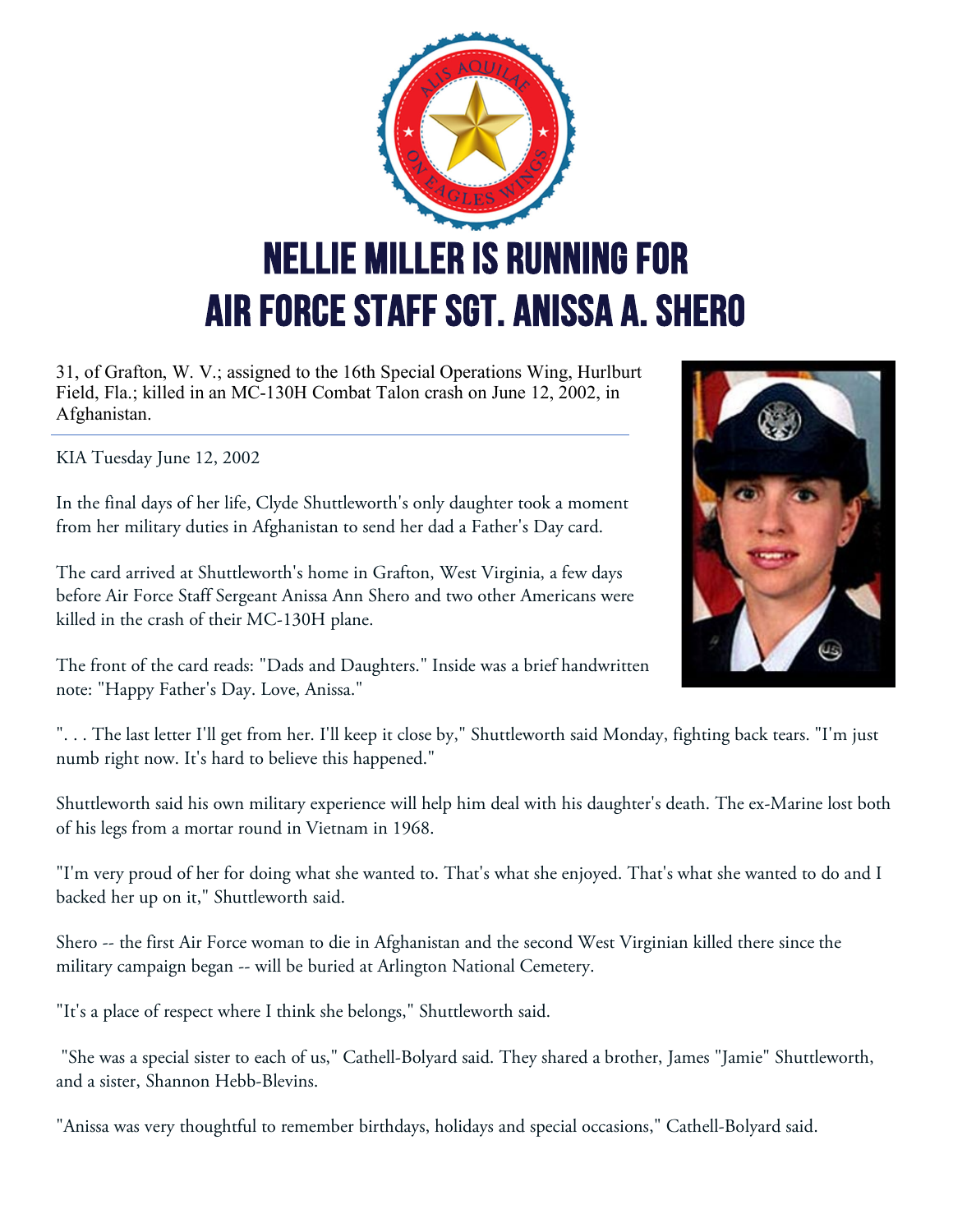

Shero's maternal grandmother, Edith Kenney, received a birthday card from Shero this week, as did Kenney's husband, Scott. And Clyde Shuttleworth got a Father's Day card from Shero recently.

"She was full of life and always happy and ready to help in whatever way she could," Cathell-Bolyard said. "She was always just a phone call or e-mail away, anytime we may have needed her. She was always there.

"Anissa has a very special place in each of our hearts, but she is now more than just a friend, a classmate or a sister. Now she is our hero." Grandmother gets reminder of soldier through the mail Letter, birthday card arrive from Shero Edith Kenney found two treasures in her mailbox Monday. They weren't checks, or anything with monetary value. But these two pieces of mail are priceless. They came to Kenney's Grafton home in simple, plain envelopes, from her granddaughter, Air Force Staff Sergeant Anissa Shero, 31, in Afghanistan.

The mail -- a letter and an American Greetings birthday card for Kenney -- was dated June 8, four days before Shero died in a plane crash in Afghanistan.

The letter, written on notebook paper, described the Grafton native's time in Afghanistan.

"Well, here I am sitting here tired and quite bored," Kenney read from the letter. "It was 101 (degrees) in the shade today. It's hot. I'm sweating my (butt) off over here."

Shero wrote that she worked long hours in Afghanistan's humid weather, but it passed the time.

"I ride in the chariot of Armageddon as much as possible," she wrote.

Anissa was married the September before her death to her husband (Nathan), a Marine. He was deployed to Afghanistan also but returned early because the military did not want both of them to serve overseas at the same time.

She was one of three Americans killed when a MC-130H loadmaster aircraft -- a version of the C-130 transport - crashed shortly after takeoff Wednesday.

But for friends, family and the community, Shero's spirit lives on.

Shero wrote to her grandmother about life with the Air Force's 16th Special Operations Wing, thousands of miles from its base at Hurlburt Field, Florida.